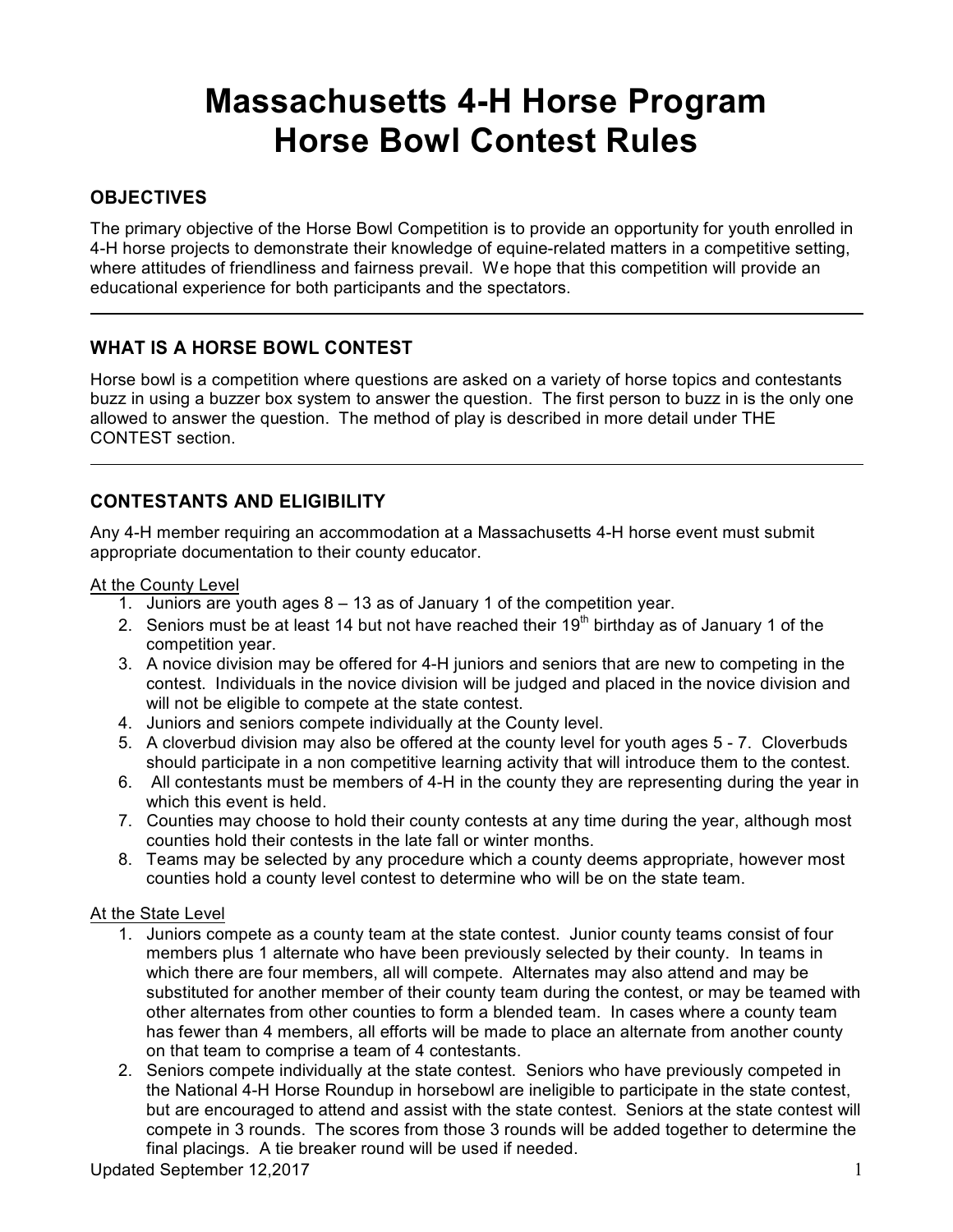# **REFERENCE MATERIAL**

#### **Juniors**

- 4-H Horse Program Series Horses and Horsemanship and Horse Science Books by Ray J. Antoniewicz, National 4-H Council, 7100 Connecticut Avenue, Chevy Chase, MD 20815 http://www.4-hmall.org/Catalog/ProductDetails.aspx?ProductId=CO203
- ↓ Illustrated Dictionary of Equine Terms by Newhor, New Horizons Education Center, Inc. Alpine Publications, PO Box 7027, Loveland CO 80537, Phone: 1-800-777-7257 http://www.alpinepub.com/illustrated-dictionary-of-equine-terms.html OR http://www.amazon.com/Illustrated-Dictionary-Equine-Horizons-Education/dp/1577790146/ref=sr\_1\_fkmr0\_1?s=books&ie=UTF8&qid=1442330177&sr=1-1 fkmr0&keywords=Illustrated+Dictionary+of+Equine+Terms+by+Newhor
- ↓ EQUINE SCIENCE: BASIC KNOWLEDGE FOR HORSE PEOPLE OF ALL AGES by Jean T. Griffiths, www.HorseBooksEtc.com or 1-800-952-5813
- $\uparrow$  AYHC 1<sup>st</sup> Horse Industry Handbook (HIH) by the American Youth Horse Council http://www.ayhc.com/AYHC\_Store.html (**note: most recently updates from 2014)**
- $\ddot{+}$  Horse Smarts: An Equine Reference and Activity Guide by the American Youth Horse **Council**

(see address for Horse Industry Handbook, above)

**\*\*\*\*\*\*\*\* AYHC manual is a discontinued source as of 2018, we will begin using Horse Smarts in 2019\*\*\*\***

Dover Saddlery Catalog www.doversaddlery.com

 **Juniors B - 2018 Competition Year HIH Chapters 1, 3, 6, 8 Juniors B - 2019 Competition Year HIH Chapters 2, 4, 9, 12 &13 Juniors B - 2020 Competition Year HIH Chapters 5, 7, 10 &11**

## **Seniors**

- $\downarrow$  All Junior source books
- ↓ The Horse(2nd Edition) by EVANS, BORTON, HINTZ, VAN VLECK W.H. Freeman and Company, 660 Market Street, San Francisco, CA 94104. 414-391-5870 http://www.amazon.com/gp/offerlisting/B008VQUA5K/ref=tmm\_other\_meta\_binding\_used\_olp\_sr?ie=UTF8&condition=used& qid=1442332964&sr=1-6

**\*\*\*\*The Horse is a discontinued source as of 2019\*\*\*\*\*\*\*\*\*\*\*\*\*\*\***

- ↓ The Coloring Atlas of Horse Anatomy by Dr. Robert Kainer and Dr. Thomas McCracken Alpine Publications Inc., P.O. Box 7027, Loveland, Co 80537, 1-800-777-7257 http://www.amazon.com/Horse-Anatomy-Coloring-Atlas-2nd/dp/1577790219/ref=sr\_1\_1?s=books&ie=UTF8&qid=1442333252&sr=1- 1&keywords=HORSE+ANATOMY%2C+A+COLORING+ATLAS%2C+2nd+edition
- $\ddot{+}$  Feeding and Care of the Horse(2nd edition) by Lon D. Lewis, Williams and Wilkins P.O. Box 1496, Baltimore, MD 21298-9724, Phone: 1-800-638-0672, http://www.betterworldbooks.com/feeding-and-care-of-the-horse-2nd-edition-id-0683049674.aspx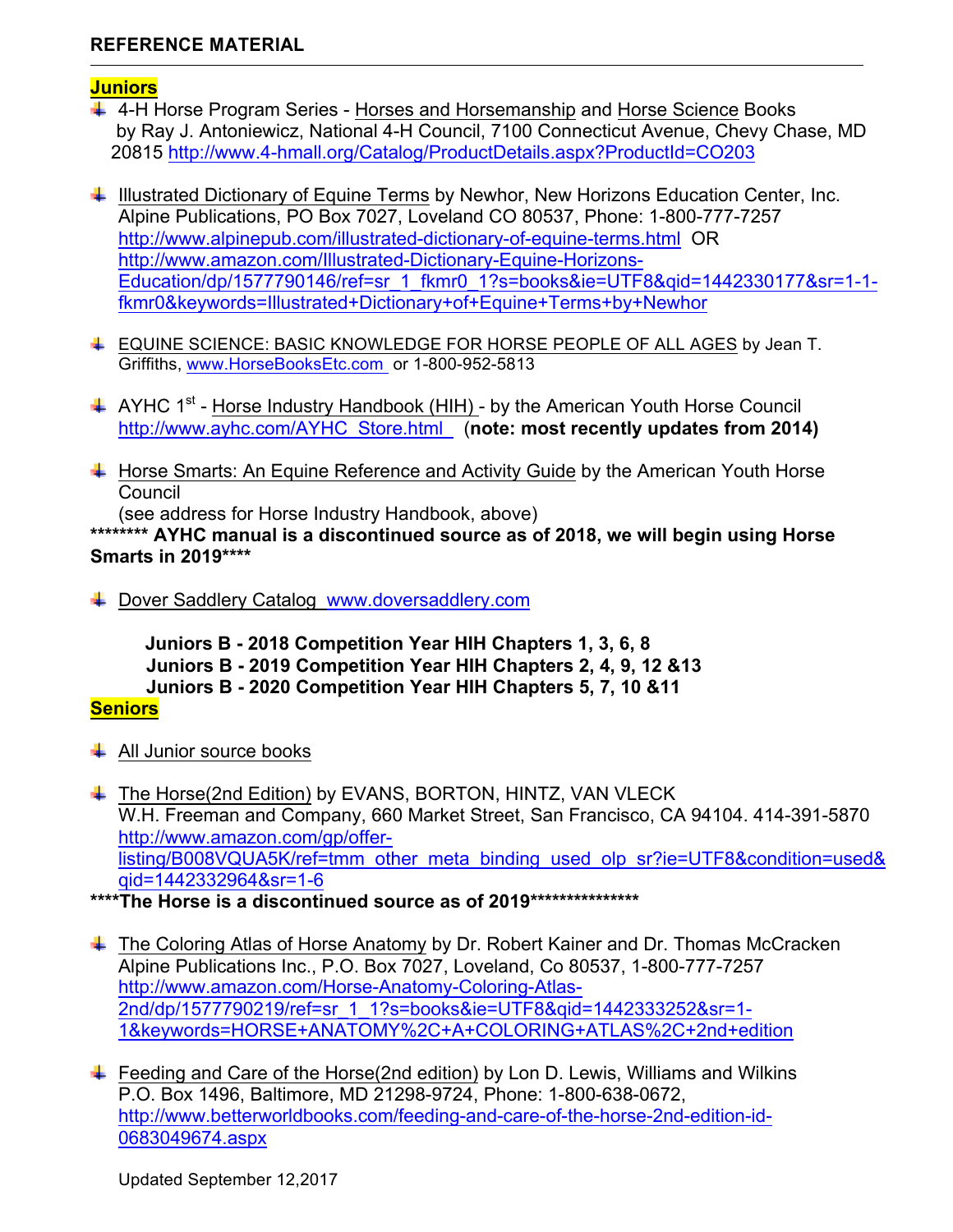# **QUESTIONS USED FOR THE CONTEST**

Question should be written using the references listed above. Writers should keep in mind the educational level of the participants in the contest and write questions that are appropriate to the age of the contestants.

All questions should be numbered and have the question, all possible answers, the source and the page number. References must be listed for all questions.

- 1. Q: Which teeth are used to determine the age of the horse? A: Front teeth or incisors Ref: HS 14
- 2. Q: Name 2 grains that must be processed before feeding. A: Rye, milo, barley & wheat Ref: AYHC 760-6&7

# **THE CONTEST**

- 1. Contestants should be seated in a way that they are facing the moderator with their backs to the audience.
- 2. All questions are worth one (1) point and are open for anyone to answer that is participating in the round. All questions answered correctly will be worth +1 point. All questions answered incorrectly will be worth -1 point.
- 3. The moderator will read all of the questions. Five seconds will be allowed for starting a response. If an answer is not given or wrong, the moderator will give the correct answer, and the next question read. If the answer given is the same as or means the same as the expected answer, it will be accepted. If the answer is different than the expected answer, it will be referred to the judges' panel for decision.
- 4. If no one buzzes in to answer the question, any contestant may ask to have the question repeated without commitment to answer. Any contestant may buzz in during the re-reading of the question, or upon completion of the question.
- 5. Once a contestant activates a buzzer, they must be ACKNOWLEDGED before they can answer the question. After they have been acknowledged, the contestant has five (5) seconds to start a valid answer. First answers will be considered valid answers. It is the responsibility of the acknowledger to determine if an actual answer was started within the 5-second time limit.
- 6. An acknowledgement penalty of one (-l) point will be deducted from contestant's score if they answer a question before being acknowledged. Contestants will receive 1 warning during the contest. All subsequent times will result in the penalty.
- 7. The first answer given will be considered the official answer, including multiple response questions. Repeating the question will not be considered the initiation of the answer.
- 8. If a question is read to completion, the judges may ask the contestant to explain, expand, be more specific, or clarify their answer.
- 9. If a question is INTERRUPTED during the reading of it, the moderator will stop reading as soon as a buzzer is activated. The contestant responding, has five (5) seconds AFTER BEING ACKNOWLEDGED, to begin their answer. If the answer given is correct for the way the question was written, it will be accepted. If the answer given is correct for only the portion of the question heard, but wrong for the way the question was written, the answer will not be accepted. If the question was interrupted, the judges will not be allowed to ask for any type of clarification of the answer given.
- 10. The judges panel will be allowed to verify an answer, or the validity of a question. If verification cannot be made, the question will be replaced.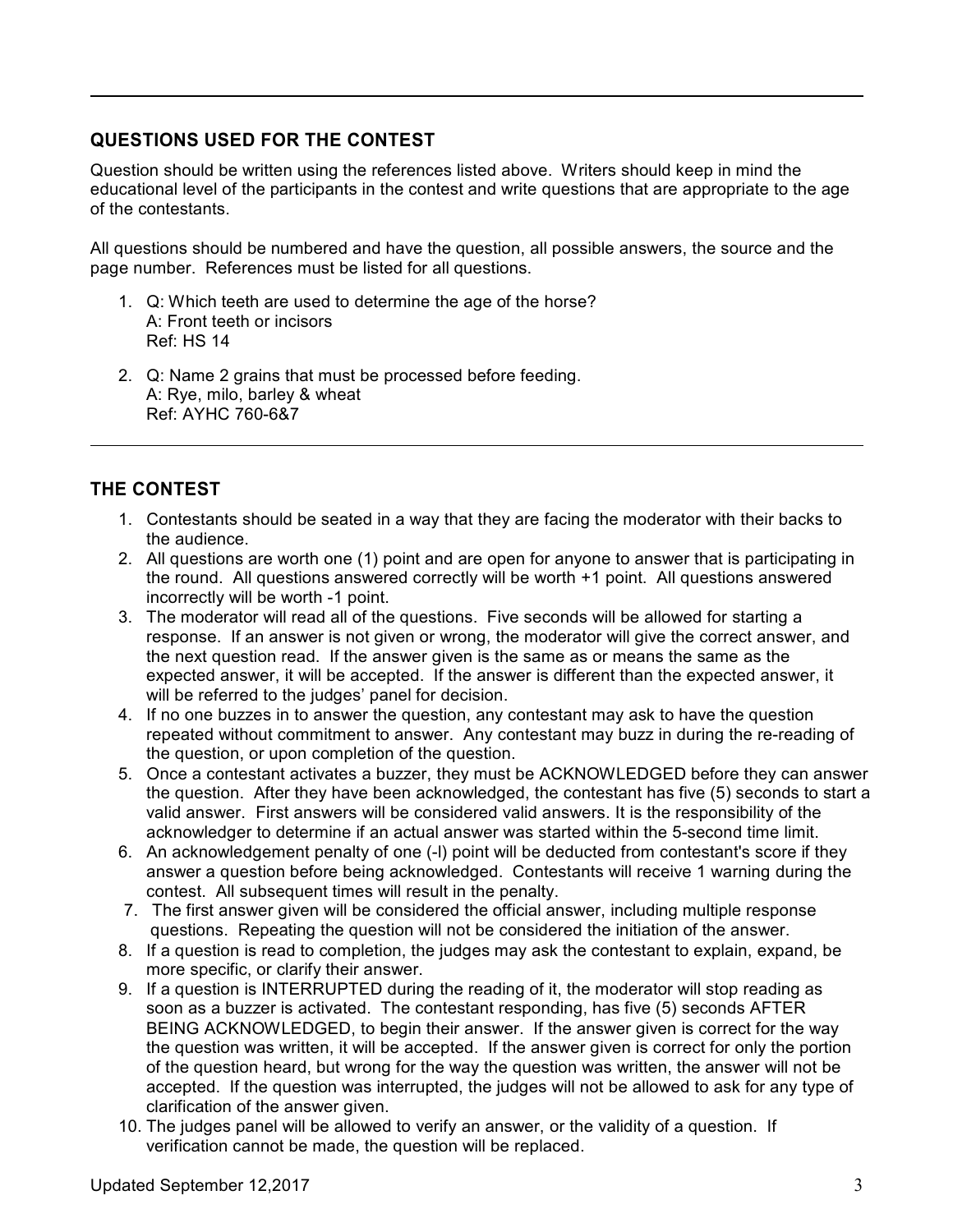# **INDIVIDUAL SCORES**

Scores will be kept for each individual contestant. For Juniors in the state competition, scores will be kept for each team.

# **TIES**

1. In the event of a tie, it will be broken with five (5) tie breaker questions. If a tie remains, the first contestant to earn a point (or because of a loss of a point by the other contestant has a (1) point advantage) will be declared the winner based on the scores.

2. Tie breaker points do not get added to individual scores. They are used to break ties only.

## **HOLDING ROOMS**

- 1. All teams, alternates, and coaches must remain in the designated holding area until it is their turn to play.
- 2. After their round match is played, they must go to an appropriate designated area, until the conclusion of the round in progress.
- 3. After the round is completed, all teams/alternates and coaches (not eliminated from the contest) must return to the designated holding area to await their next match.
- 4. All coaches in the holding area are responsible for supervision of the teams. These rules are a matter of ethics and require the cooperation of all team members and coaches.

## **CONTEST PROCEDURES**

- 1. Contestants are assembled and seated at their respective buzzers. Each contestant is given the opportunity to check the equipment.
- 2. The designated set of questions for each round is opened by the moderator and verified with the judges panel and referee before starting the game. Each succeeding question will be read in this manner, until all of the questions for that match are read. The correct answer will be given for all unanswered questions or wrong answers.
- 3. Contestants who respond to a question will receive the appropriate points.
- 4. If the time (five (5) seconds) in which to answer a question elapses without a contestant activating a buzzer, there shall be no loss or awarding of points to either team. After the response time has elapsed, the answer will be given, and the next question read.
- 5. If the buzzer is activated and an answer is not started within the 5 second allowable time, there will be a minus one (-1) pt. penalty imposed against the contestant who activated the buzzer.
- 6. If the judges elect to not use a question it must be replaced by another question so that the total number of questions to be asked will remain equal in each match.

## **TIME OUTS**

The contestant, coach or any staff member may call for a "time out" for clarification of a rule, score, to seat an alternate, or to allow for any unexpected problem. "Time outs" may be called only after a question has been answered and before the next question starts.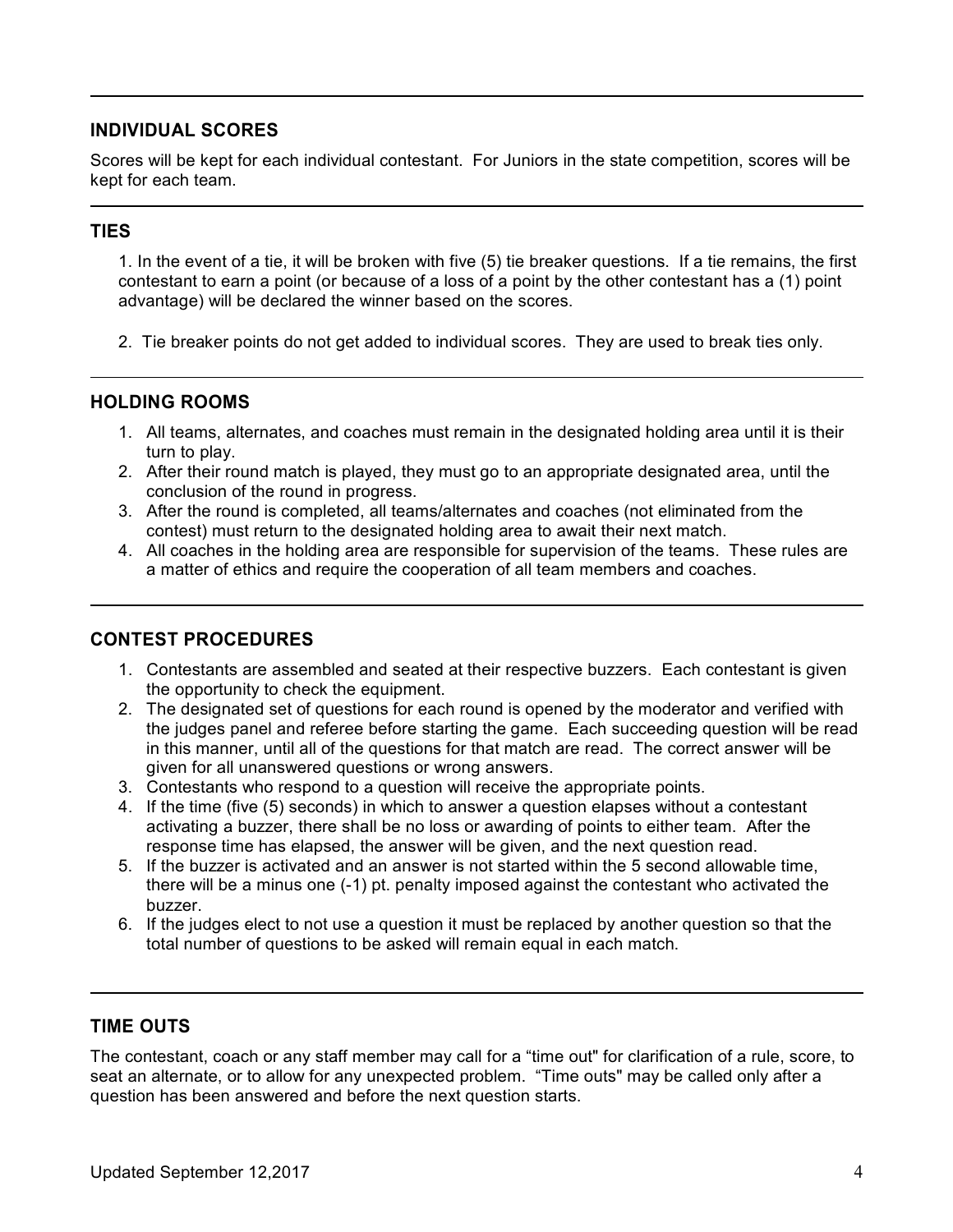## **INFORMATION SOURCES**

No source of information is infallible. At times there may be answers given that are in agreement with the recommended reference books, which in fact are erroneous or out of date. Every effort is made to eliminate such questions, however, in the event one slips in, the judges may agree to:

- 1. To accept the answer and give an explanation of the correct or up-dated information, for future use of the question.
- 2. To accept only the correct answer.
- 3. Replace the question to the appropriate contestants.

#### **EQUIPMENT FAILURE**

- 1. It shall be the responsibility of the moderator to assure each contestant that all equipment is operating correctly at the start of each match. Back-up units will also be available.
- 2. If the device being used, ceases to function during a match or is believed to be malfunctioning, a "time out" may be called by any contestant, the staff, or by either coach,
- 3. If after checking it and it is determined that there is an equipment malfunction/failure the faulty part(s) or unit will be replaced and play resumed.
- 4. Scores accumulated up to the point of the "time out" shall stand and all further points awarded during the remainder of the match added to or subtracted from this total.
- 5. If both judges or one judge and the moderator deem it advisable, points awarded for the two(2) questions asked immediately prior to determination of the equipment failure, may be recalled and two (2) additional questions used.
- 6. Under no conditions shall there be a replay of match in which there was an equipment failure.

## **RECORDERS AND CAMERAS**

Recording devices such as tape recorders, video cameras, movie cameras, picture cell phones, etc. are not to be used during the competition.

CELL PHONES MUST BE TURNED OFF WHILE IN A CONTEST ROOM.

PHOTOGRAPHS WILL BE PERMITTED ONLY BEFORE OR AFTER A MATCH.

#### **PROTEST/VERIFICATION OF QUESTIONS AND/OR ANSWERS**

- 1. Verification of a question and answer is permissible
- 2. ONLY PROTESTS THAT ARE MADE IN A COURTEOUS, RESPECTFUL MANNER WILL BE ACKNOWLEDGED.
- 3. Protests must be made before the reading of the next question.
- 4. An "official" protest of a question or the answer to a question may be called for by a contestant or coach. The judges and moderator will consider the protest. Their decision in all cases will be final.
- 5. All protests/challenges will be acknowledged by the contest staff.
- 6. If an "official" protest is acknowledged, play will be stopped, and the designated officials will consider the protest and make a decision.
- 7. Excessive protests will not be tolerated. If the judges feel a coach or contestant is interfering with normal play, they will be warned once and then removed from the room.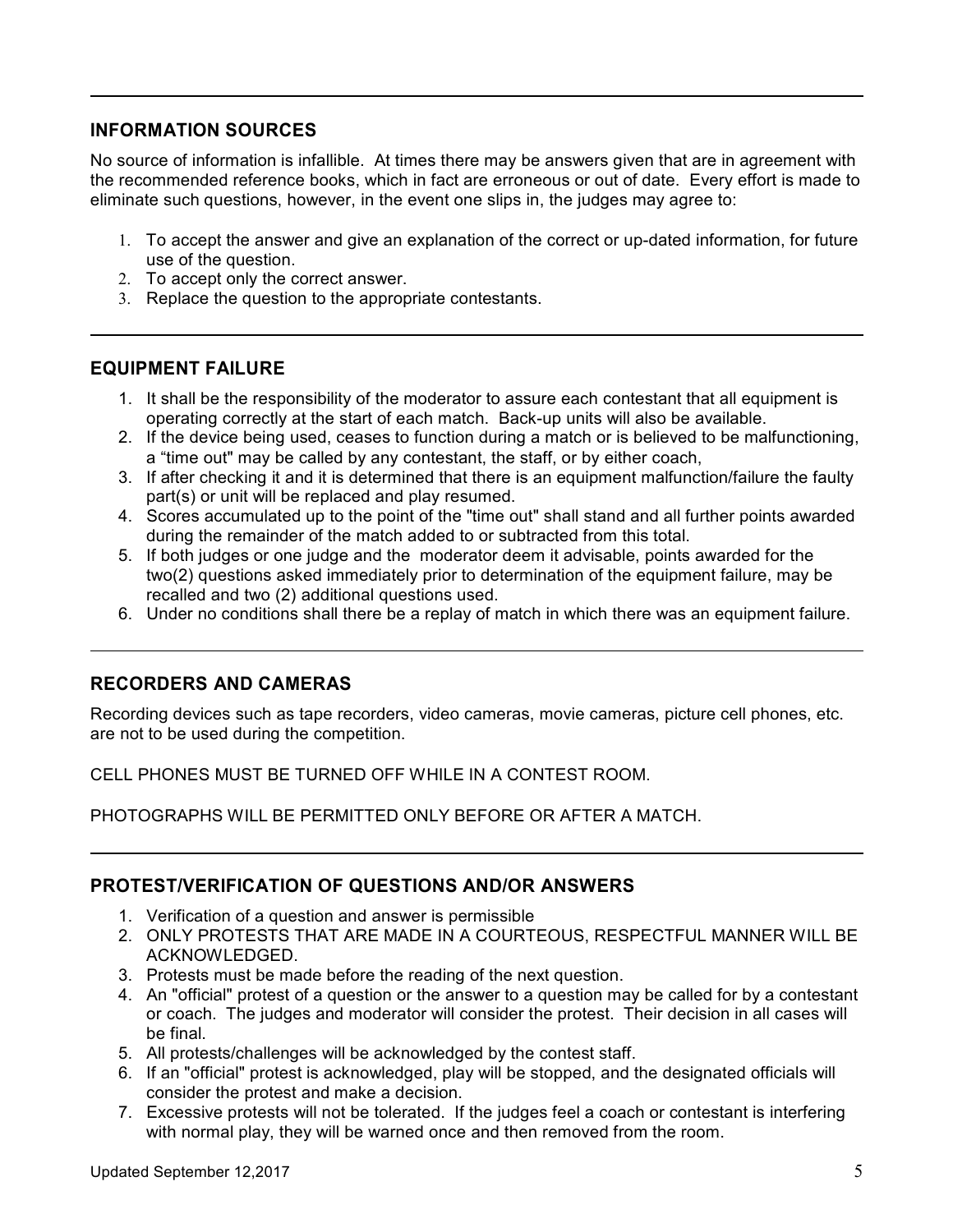- 8. If the protest is sustained by the officials, the moderator and/or the score keepers will take one of the following actions:
	- a) If the question is determined by the officials to be a poor question, it will be replaced.
	- b) If the answer to the question received a call for verification, the judges panel will determine the validity of the answer. Points will then be awarded or subtracted as appropriate.
	- c) If a question was protested after an answer is given, the judges panel will determine the validity of the protested question. If the validity of the question is allowed, points will be awarded or subtracted as appropriate. If not, the questions will be replaced.
- 9. A maximum of 3 minutes will be allowed for the protestor to research and resolve the protest.

#### **SPECTATORS, PARENTS AND VISITORS**

- 1. Spectators, parents and visitors may not protest any question, answer or procedure during the contest. They may, however, submit in writing to the contest officials any suggestion, complaints or protests at the conclusion of the contest.
- 2. Any contestant, coach, family member, friends or spectators, exhibiting UNSPORTSMANLIKE CONDUCT, BEHAVIOR OR ACTIONS DETRIMENTAL TO THE CONTEST, will be subject to dismissal from the immediate contest area.

#### **GAME OFFICIALS**

MODERATOR- The moderator shall assume the responsibility for reading questions and will acknowledge the contestants. The moderator will accept all answers that are the same or mean the same as the expected answer to the question. Any answers different than the expected answer will be referred to the judges panel, who will make the decision to accept or reject the given answer. Occasionally, the moderator may also be designated as a judge. The moderator should verify that the buzzer boxes have been cleared before the reading of the next question.

JUDGES PANEL- The judges panel will consist of two people, three if possible. All judges should be knowledgeable horse people. It is especially important for the judges to give reasons for not accepting an answer, because the intent of this competition is to make it a unique learning experience for young people. These young people have made a very strong commitment to this program, and above all, we want to be fair and honest with them. This is an excellent opportunity to further educate them along these lines. The judge's responsibility will be to rule jointly on the acceptability of any question or answers to all questions. In the event of a challenge to a question/answer, with two judges, either both judges or one judge and the moderator must agree on the acceptability or rejection of any question and/or answer. When there is only one judge, both the judge and the moderator must agree on actions to be taken.

If an answer was not clearly heard, the contestant may be asked to repeat their answer. If a question was read to completion, and the answer given is different than the one expected, if it is technically or logically correct you may accept the answer. If the, answer given, is "in the ball park", the judges may request the contestant to be more specific, expand, explain, or clarify their answer. If the question was interrupted, the judges may not ask for any kind of clarification. The answer is either correct or incorrect according to the way the question was written.

All answers given must be correct for the way the question is written. An answer may be correct for a portion heard of a question that was interrupted, but wrong for the way the question was written. The judges may not ask any questions, and the answer will be counted as a wrong answer. If the answer is correct for the way the question was written, it will be accepted.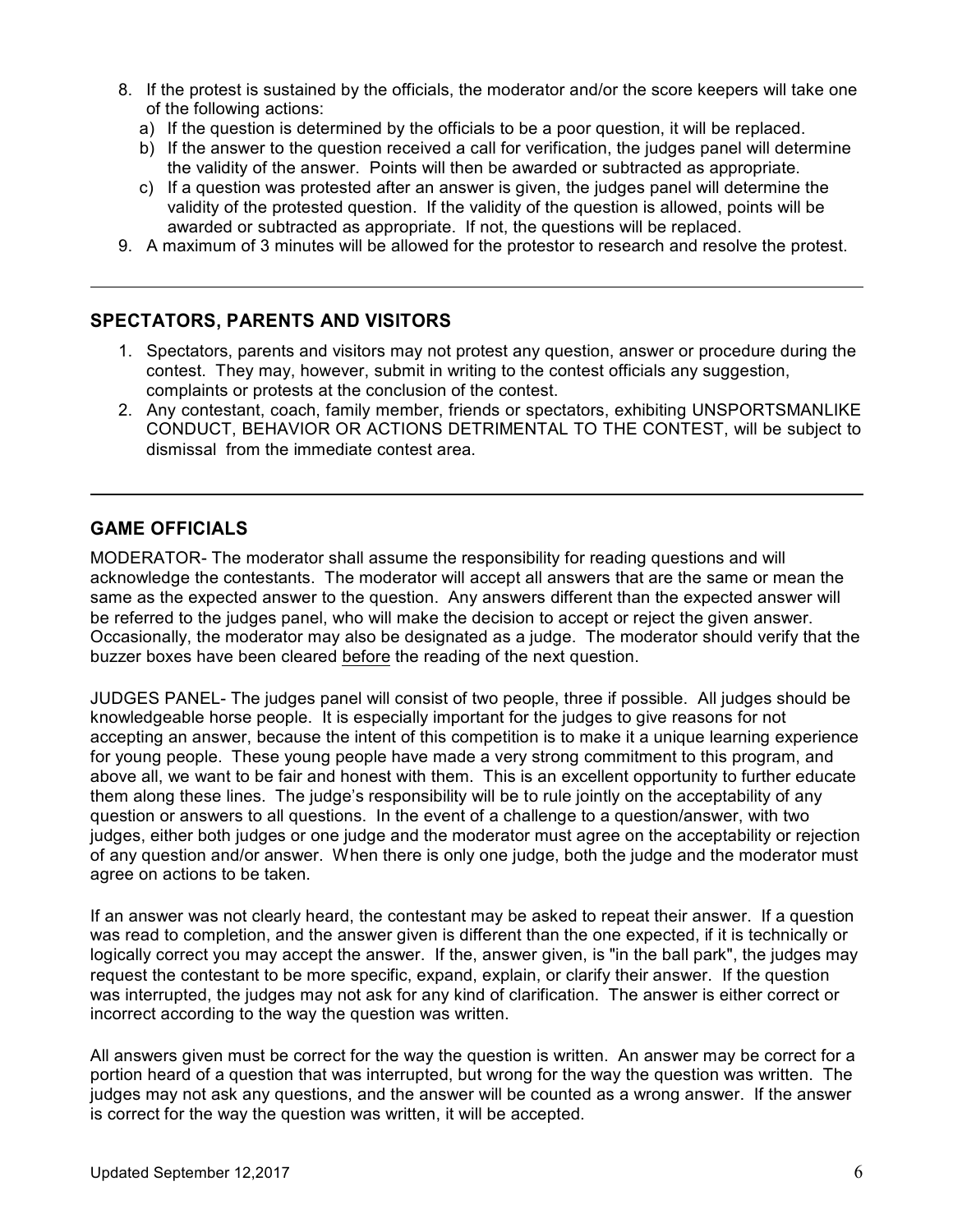All of the questions will have a reference code and page number. The required reference books will be available to look up information or to verify answers.

TIME KEEPER/BUZZER BOX CONTROL OPERATOR - The time keeper will monitor all time intervals and designate when the time of response has been exceeded, and will handle all controls of the game equipment. The buzzer box operator should clear the boxes before the reading of the next question. It is strongly recommended that neither the moderator nor a judge be used as a timekeeper. Since the timekeeper has controls that verifies whose light is on, they could also become the acknowledger. It will also be their responsibility at the beginning of the match to assure each contestant that their equipment is working properly.

TIME ALLOWED -

To activate the buzzer after a question has been read - 5 seconds

To start answer after acknowledgement - 5 seconds

SCORE KEEPERS- At least two individuals shall be used to keep accurate scores. There will be a visual score keeper who will record the scores on a blackboard, overhead projector or flip chart. A table score keeper will keep a written record of the individual scores as well. The visual scores will be set up so that they are visible to the table score keepers, the contestants, moderator and spectators if possible. The written record of the scores must match the visual scores and will be the official records of all individual scores.

#### ADDITIONAL OFFICIALS

- Contest coordinator to answer questions & etc as contest is running
- Registration desk helpers (ideally 2)
- Monitor for isolation room

## **EQUIPMENT**

1. Game Panels- An appropriate device will be used which will provide a clear indication of the first contestant to respond to a question.

2. Time Recorders- A stopwatch, control panel timer, or other appropriate time device will be used.

3. Signal Device (buzzer boxes) - This signal device shall be used by the time keepers and shall have a distinctly different sound for each side, or a device that has a distinct sound and lights that indicate the contestant that is responding when their buzzer is activated. Back up units will be available, in the event of malfunction or failure.

4. Score Keeping Devices- Two devices will be used. A blackboard, a flip chart, overhead projector, or electronic light display, will be used to maintain team scores that are visible to the contestants and score keepers and if possible to the spectators. Special score sheets will be provided for keeping the written official individual and game scores for each match of the contest.

5. Copy of rules for horse bowl for judges table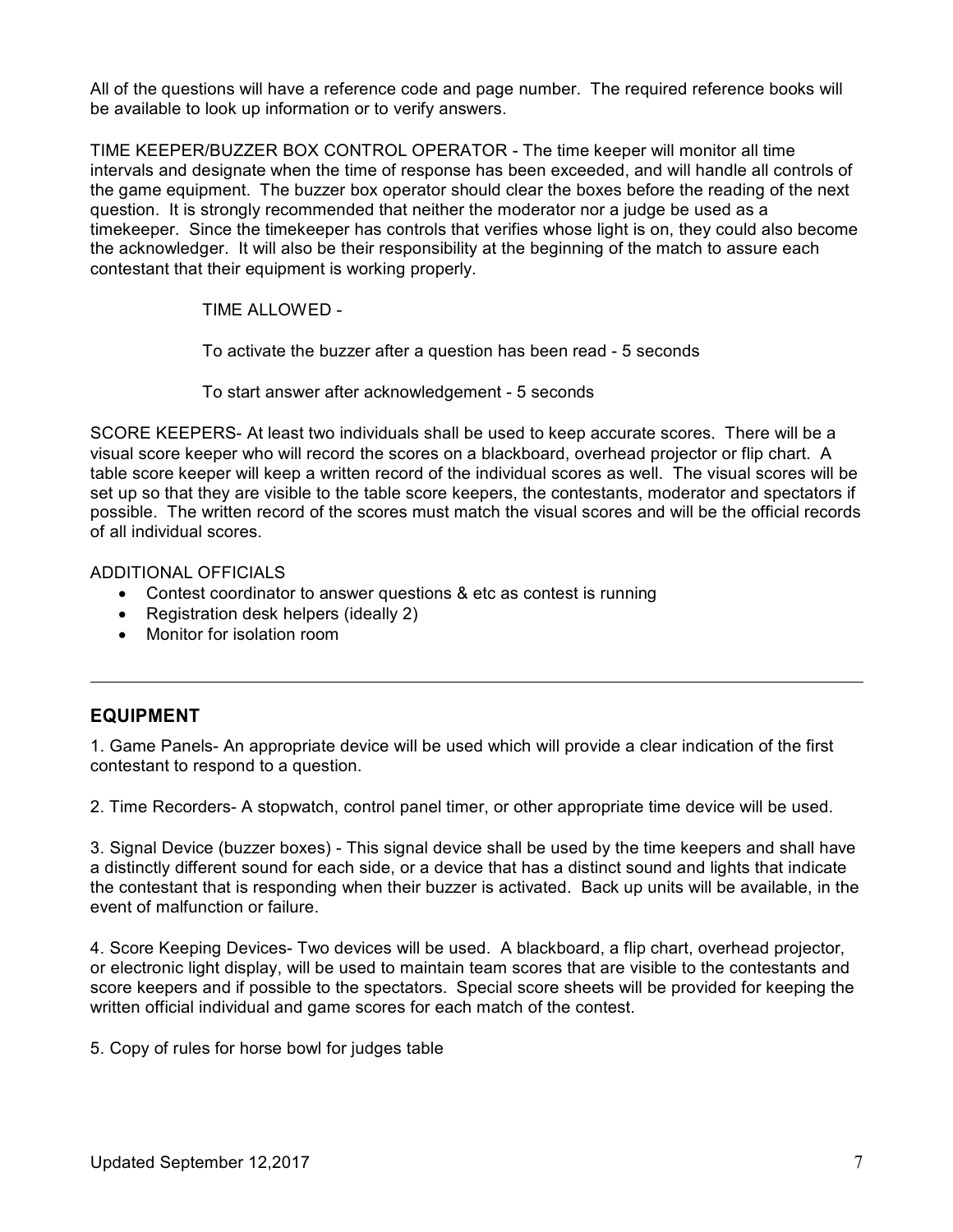#### **RUNNING THE CONTEST**

Each contest is broken into rounds. Each round is then further broken down into matches to accommodate all contestants. Number of rounds varies depending on number of participants/teams.

Unsportsmanlike conduct by any team member, coach, parent, or other person in attendance will not be tolerated and will result in dismissal from the contest.

#### **Senior Competition**

Each match for seniors should consist of  $8 - 12$  participants. Seniors should be randomly selected for matches in each round.

Seniors will compete in 3 different rounds consisting of 25 – 30 questions. The scores from those 3 rounds will be added together to determine the final placings. The contestant with the highest score will be 1<sup>st</sup> place and so on. A tie breaker round will be used if needed. Only contestants who have competed in all 3 rounds will be considered for the final plancings.

#### **Junior Competition**

At the county level, each match for juniors should consist of  $6 - 10$  participants. Juniors should be randomly selected for matches in each round.

Juniors will compete in 3 different rounds consisting of 20 – 30 questions. The scores from those 3 rounds will be added together to determine the final placings. The contestant with the highest score will be 1<sup>st</sup> place and so on. A tie breaker round will be used if needed. Only contestants who have competed in all 3 rounds will be considered for the final plancings.

The Junior competition at the state level will be a double elimination style contest consisting of teams made up from each county. Up to 8 juniors (4 from each team) will compete during each match. Teams must lose twice to be eliminated from the contest. Before the contest begins teams will draw numbers for their slot in the double elimination ladder. Each round will consist of 20 – 30 questions.

Ties between individual or teams will be broken using a tie breaker consisting of 5 questions.

Junior teams at the state contest may consist of 3 to 4 players plus 1 alternate. Alternates may replace a team member at any point during a round. The team member that is replaced is not eligible to compete in the remainder of that round, but may compete as a regular team member in future rounds.

#### **BEFORE THE CONTEST**

- 1. Print and copy questions One set for moderator & one for judges (each division).
- 2. Print registration sign in sheets
- 3. Print score sheets
- 4. Determine contest format needed round robin or double elimination